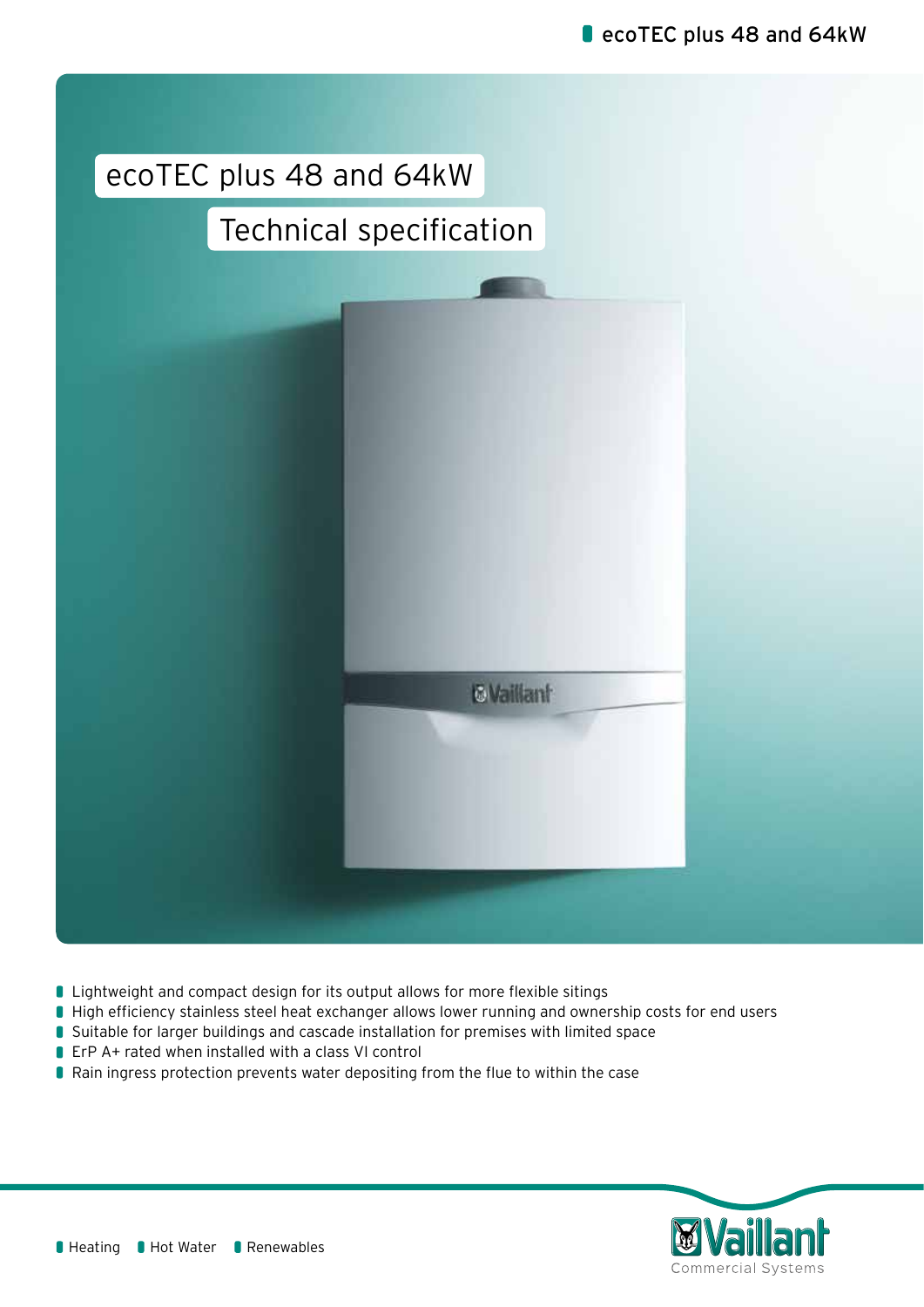### A 29,5 ecoTEC plus 48 and 64kW technical specification

#### **Dimensions**







 $120$ 

### **Dimensions Connections**

| <b>Connections</b> | <b>Description</b>                             |
|--------------------|------------------------------------------------|
| $\mathbf{1}$       | Condensate siphon                              |
| 2                  | Heating flow connection                        |
| 3                  | Gas connection                                 |
| 4                  | Heating return connection                      |
| 5                  | Drain for the rainwater collecting<br>device   |
| 6                  | Position of hole for the flue system           |
| 7                  | Wall hanging bracket                           |
| 8                  | Gas pressure test point connection             |
| 9                  | Gas stopcock                                   |
| 10                 | Heating return stopcock                        |
| 11                 | Heating flow stopcock                          |
| 12                 | Air/flue pipe connection                       |
| 13                 | Drain for the dynamic air separation<br>system |

## **Clearances**

A minimum of 500mm clearance in front of the boiler is required to enable easy access for servicing. This may be provided by an accessible door.

| $>275$ mm | $\geq 180$ mm | > 5mm |
|-----------|---------------|-------|

| ecoTEC plus                              | <b>Unit</b> | <b>48kW</b>   | <b>64kW</b>  |               |
|------------------------------------------|-------------|---------------|--------------|---------------|
| Article number                           |             | 0010021520    | 0010021521   |               |
| Gas council number                       | G.C         | 41-694-28     | 41-694-29    |               |
| Heat output range                        | 80/60       | <b>kW</b>     | $7.8 - 44.1$ | $11.0 - 58.7$ |
| Natural gas G20 at 20mb                  | 50/30       | <b>kW</b>     | $8.7 - 48.0$ | $12.2 - 63.5$ |
| Conversion to LPG G31 at 37mb            | 80/60       | <b>kW</b>     | $7.8 - 44.0$ | $11.1 - 58.4$ |
| (conversion kit available from Vaillant) | 50/30       | <b>kW</b>     | $8.6 - 46.6$ | $12.0 - 62.1$ |
| Maximum heat input (net)                 | <b>kW</b>   | 45.2          | 60           |               |
| Modulation ratio - N:1                   | $\%$        | 5.5:1(18%)    | 5.2:1(19%)   |               |
| Energy-related Products (ErP rated)*     |             |               | $A+$         |               |
| PCDB seasonal efficiency                 |             | $\frac{0}{0}$ | 94           |               |
| Part L2 seasonal efficiency **           | <b>NG</b>   | $\frac{0}{0}$ | 95.9         | 95.6          |
| Net efficiency 100%                      | 80/60       | $\%$          | 98.2         | 98.2          |
| Net efficiency 30%                       | 50/30       | $\%$          | 109.2        | 109.4         |
|                                          |             |               |              |               |

 $c$   $|c$ 

A

 $\mathbf{D}$ 

\*When installed with a class VI control

\*\*In accordance with the non-domestic compliance guide 2013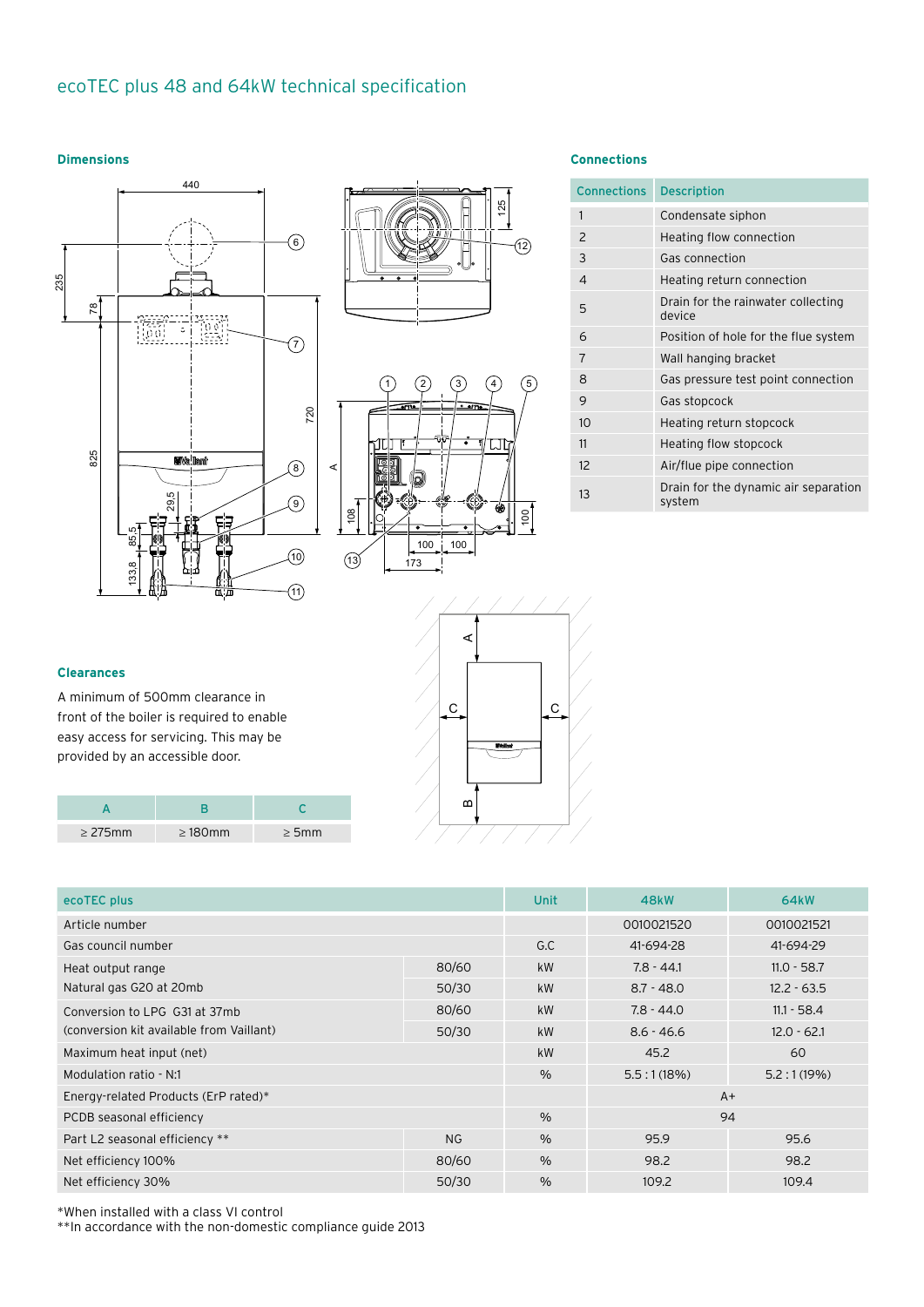| ecoTEC plus                                         | <b>Unit</b>      | <b>48kW</b>                                           | <b>64kW</b>        |                 |
|-----------------------------------------------------|------------------|-------------------------------------------------------|--------------------|-----------------|
|                                                     | <b>NG</b>        | mbar                                                  | 20                 |                 |
| Gas working pressure                                | <b>LPG</b>       | mbar                                                  | 37                 |                 |
| Nominal gas consumption                             | <b>NG</b>        | $m^3/h$                                               | 4.8                | 6.3             |
| at 15°C 1013mb                                      | <b>LPG</b>       | kq/h                                                  | 3.5                | 4.6             |
| NOx class 6 - 0% oxygen - Dry                       |                  | mg/kWh                                                | 30.8               | 29.1            |
| Minimum / maximum flow temperature                  |                  | $^{\circ}$ C                                          | 30/80              |                 |
| Nominal CH flow rate $\Delta t = 20$ K              |                  | 1/hr                                                  | 1900               | 2500            |
| Pump head in DHW mode - Minimum / maximum / default |                  | mbar                                                  | 100 / 400 / 200    |                 |
| Pump head in CH mode - Minimum / maximum / default  | mbar             | 100 / 400 / 200                                       |                    |                 |
| Condensate (PH range 3.5 - 4.0)                     |                  | 1/h                                                   | 5.0                | 6.9             |
| Standby loss $\Delta t = 30$ K                      | W                | 25                                                    | 32                 |                 |
| Maximum power consumption                           |                  | W                                                     | 162                | 250             |
| Standby power consumption                           | W                | $\langle 2$                                           |                    |                 |
| Supply voltage / frequency / current                |                  | 230V / 50Hz / 3A                                      |                    |                 |
| IP rating                                           |                  | IP X4D                                                |                    |                 |
| Noise level - load EN 15036-1 re1pW                 |                  | dB(A)                                                 | 56.5               | 56.6            |
| Dimensions (H x W x D)                              |                  | mm                                                    | 720 x 440 x 405    | 720 x 440 x 473 |
| Dry weight (includes pump)                          |                  | kg                                                    | 38                 | 48              |
| Internal water capacity (PH range 6.5 - 8.5)        |                  | 3.5                                                   | 4.4                |                 |
| Concentric air flue duct                            |                  | $\emptyset$ mm                                        | 80 / 125           |                 |
| Connection size (B23p)                              |                  | $\emptyset$ mm                                        | 80                 |                 |
| Certification for GB                                |                  | C13, C33, C43, C53, C93, B23, B23p, B33, B53,<br>B53p |                    |                 |
| Maximum horizontal flue length                      |                  | m                                                     | 18                 | 15              |
| Maximum vertical flue length                        |                  | m                                                     | 21                 | 18              |
| Flue mass flow Omax                                 | NG               | g/s                                                   | 20.3               | 27.0            |
| Minimum / maximum flue gas temperature              |                  | $^{\circ}$ C                                          | 40 / 78            |                 |
| Fan pressure B23p in single                         | Pa               | 125                                                   | 187                |                 |
| Maximum flue resistance in cascade                  | Pa               | 50                                                    |                    |                 |
| Flow and return connections                         | <b>BSP</b>       | $1\frac{1}{4}$                                        |                    |                 |
| Gas connection                                      | <b>BSP</b>       | $1^{\prime\prime}$                                    |                    |                 |
| Condensate connection pipe                          | $\emptyset$ mm   | 19 ID                                                 |                    |                 |
| Pressure relief valve size                          | <b>BSP</b>       | $\frac{3}{4}$ "                                       |                    |                 |
| Minimum / maximum operating pressure                | bar              | 0.8 / 4.0                                             |                    |                 |
| High efficiency pump (built-in)                     | $E E I \ge 0.23$ | <b>UPMM 25-85</b>                                     | <b>UPML 25-105</b> |                 |

Water quality - To maintain boiler performance and life ensure all system water remains free of debris and is treated to manage hardness and corrosion by use of inhibitors throughout the boiler life. Omissions could lead to failures that are not covered by our guarantee. See website for full terms and conditions.

### **Accessories**

Vaillant has a full range of accessories including low-loss headers, plate heat exchangers, cascade rigs, vertical and horizontal flues and controls, all of which are compatible with ecoTEC 48 and 64kW boilers. Contact your Regional Business Manager for more information.